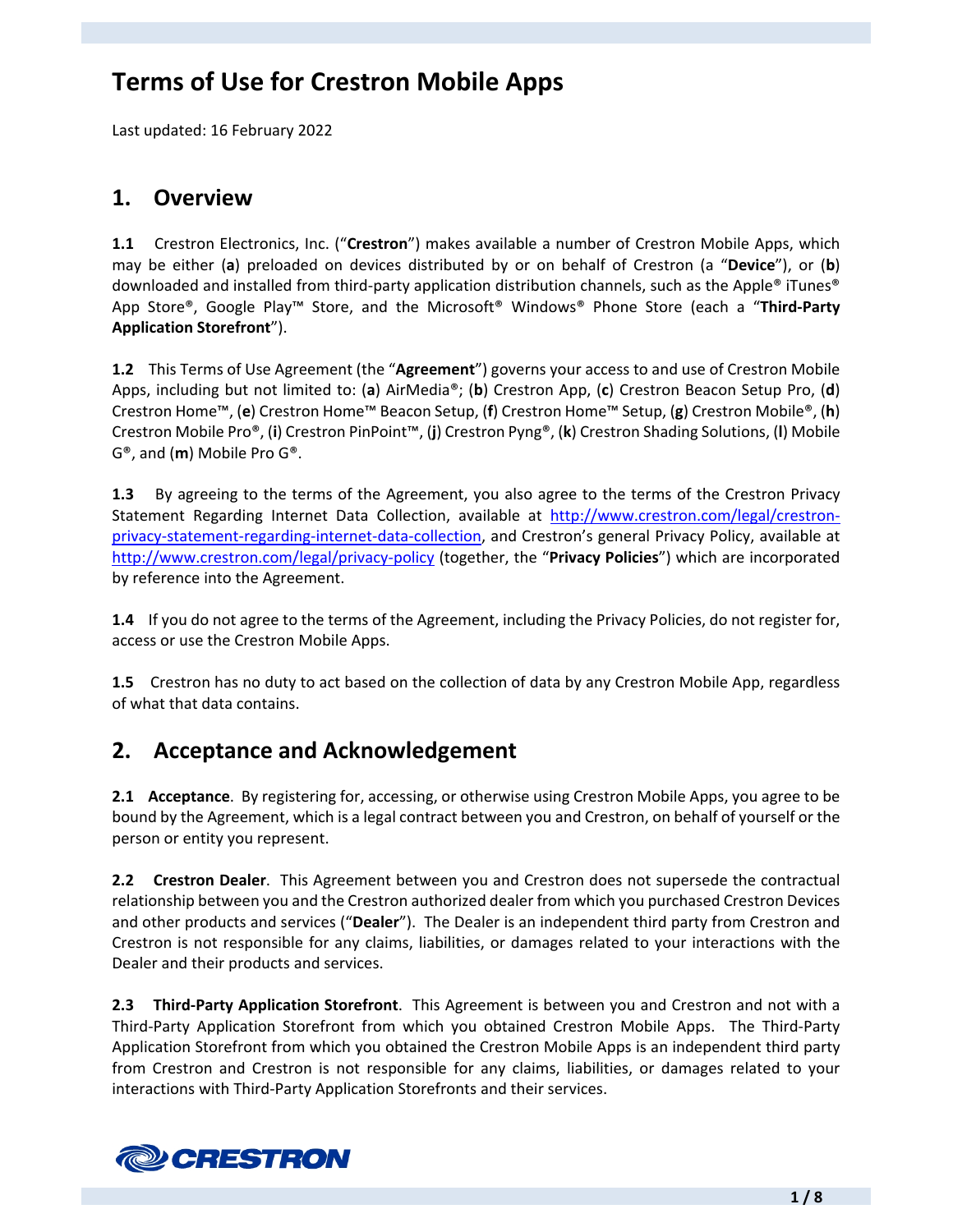**2.4 Third‐Party Products and Services**. The use and availability of Crestron Mobile Apps is dependent on third party products and services, such as mobile phones and Internet Service Providers ("**ISP**"). These third products and services may not operate in a reliable manner and may impact the way that the Crestron Mobile Apps operate. Crestron is not responsible for damages and losses due to the operation of these third party products and services.

**2.5 No Life‐Safety or Critical Uses**. Crestron Mobile Apps are intended to be accessed and used for non‐ time critical information, such as control and monitoring of Devices and equipment installed at your premises. Each Crestron Mobile App, as well as any connected equipment, is not certified or intended for use for emergency response or to operate emergency safety devices.

 **(a)** You understand that any Crestron Mobile App, including but not limited to Crestron Home, is not a third‐party monitored emergency notification system.

 **(b)** Crestron does not monitor your devices for any dangerous conditions and will not dispatch emergency authorities to your location in the event of an emergency.

 **(c)** Crestron customer support contacts cannot be considered a lifesaving solution for people at risk in the home or elsewhere, and they are no substitute for emergency services. All life threatening and emergency events should be directed to the appropriate emergency response services.

### **3. License and Conditions**

**3.1 License**. Subject to the Agreement, Crestron grants you a non-exclusive, non-sublicensable, nontransferable limited license to access and use Crestron Mobile Apps in connection with, and solely for the purpose of, controlling and monitoring the Devices, and other equipment that interfaces with Crestron Mobile Apps (the "**Permitted Purpose**").

**3.2 Restrictions**. The rights granted to you in the Agreement are subject to the following restrictions:

 **(a)** You agree not to attempt to discover any source code, underlying ideas or algorithms used by Crestron to develop Crestron Mobile Apps through reverse engineering, de‐compilation, or disassembly of Crestron Mobile Apps, or any portion thereof.

 **(b)** You agree not to copy, modify, translate, or otherwise create derivative works of any part of Crestron Mobile Apps.

 **(c)** You agree not to copy, rent, sell, lease, distribute, or otherwise transfer the Crestron Mobile Apps, any portion thereof, or any rights that you receive hereunder.

 **(d)** You agree not to access or use Crestron Mobile Apps in order to build a similar or competitive service.

 **(e)** You agree not to take any action that imposes or may impose (as determined by Crestron in its sole discretion) an unreasonable or disproportionately large burden on Crestron's Internet infrastructure.

 **(f)** You agree not to attempt to access Crestron Mobile Apps using any method other than the interface and instructions that Crestron provides.

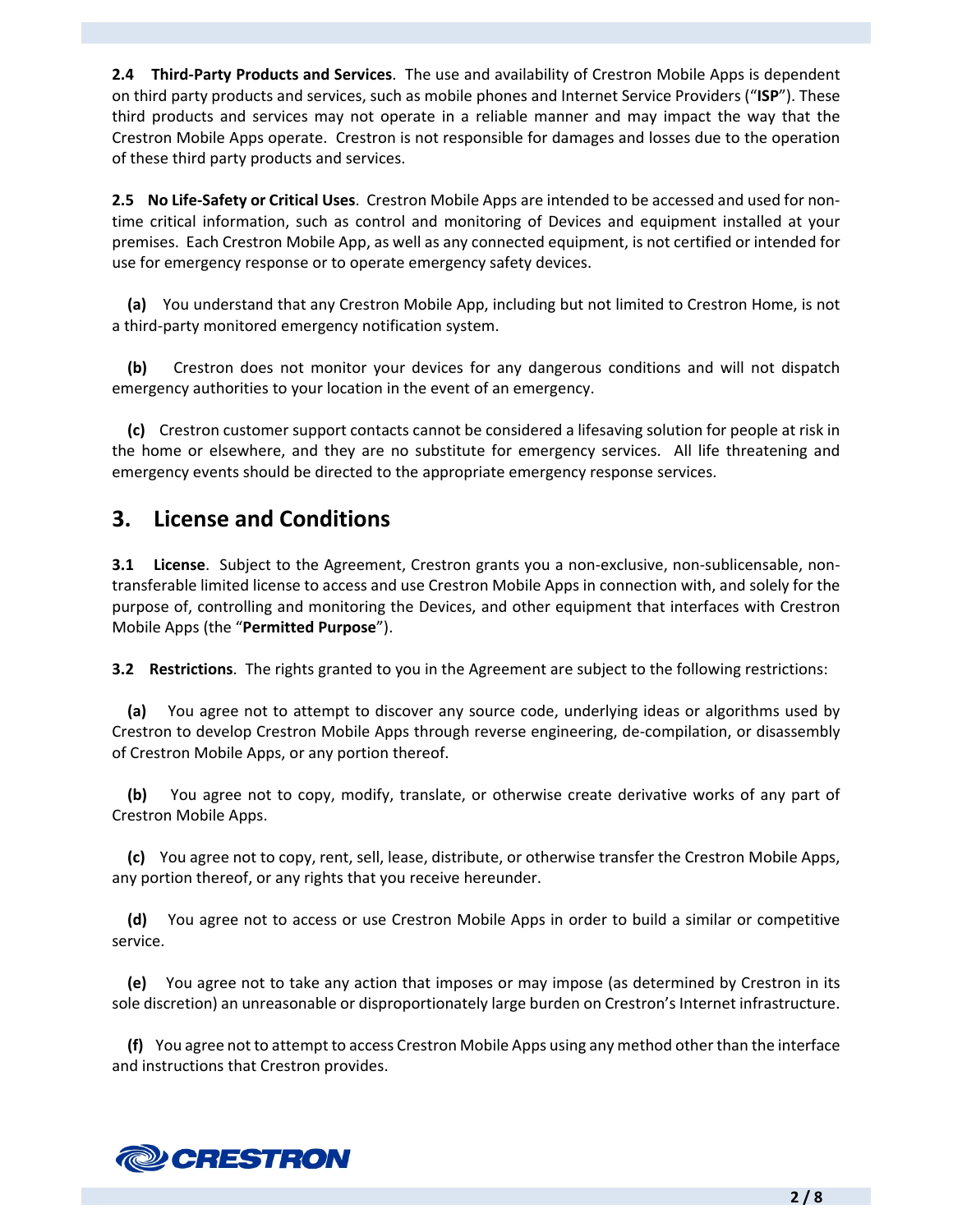**(g)** You agree not to circumvent any measure Crestron may use to prevent or restrict accessto Crestron Mobile Apps.

 **(h)** You agree not to interfere or attempt to interfere in any way with the proper working of Crestron Mobile Apps.

**3.3 System Requirements**. Each Crestron Mobile App will require additional compatible, properly configured, and operational system elements in order to operate as described.

- **(a)** Always‐on broadband Internet access
- **(b)** Working Wi‐Fi network that is positioned to communicate reliably with the Devices
- **(c)** Mobile clients such as a supported phone or tablet (required for certain functionality)
- **(d)** Other system elements that may be specified by Crestron

**3.4 Service Interruption**. Crestron Mobile Apps are subject to sporadic interruptions and failures and may be suspended temporarily without notice for security reasons, system failure, maintenance and repair, or other circumstances.

 **(a)** Crestron does not offer any specific uptime guarantee for Crestron Mobile Apps.

**(b)** Crestron is not responsible for any damages allegedly caused by the failure or delay of Crestron Mobile Apps to reflect current status or notifications.

**3.5 Automatic Software Updates**. Crestron may from time to time develop patches, bug fixes, updates, upgrades and other modificationsto improve the performance of Crestron Mobile Apps and/or the Device software ("**Updates**").

 **(a)** You agree to promptly install any Updates that Crestron provides.

 **(b)** These Updates may be automatically installed without providing any additional notice and you consent to this automatic update.

 **(c)** If you do not want such Updates, your remedy is to terminate your Crestron Mobile App service.

### **4. Data Collection and Security**

**4.1 Data Collection**. During operation, Crestron Mobile Apps may transmit data via the Internet to Crestron and/or its third-party service providers as described in the Crestron Privacy Statement Regarding Internet Data Collection at https://www.crestron.com/legal-data-collection-privacy. Crestron may process, store and transfer this data collected during the use of the Crestron Mobile Apps to servers located outside the country where you reside.

 (**a**) Collected information istransmitted to servers at Crestron facilities and/ or to cloud‐based storage, each located in the United States of America (USA). Opting out of such data collection will prevent certain Crestron Mobile Apps from functioning and may limit the available features and support for other Crestron Devices and Mobile Apps.

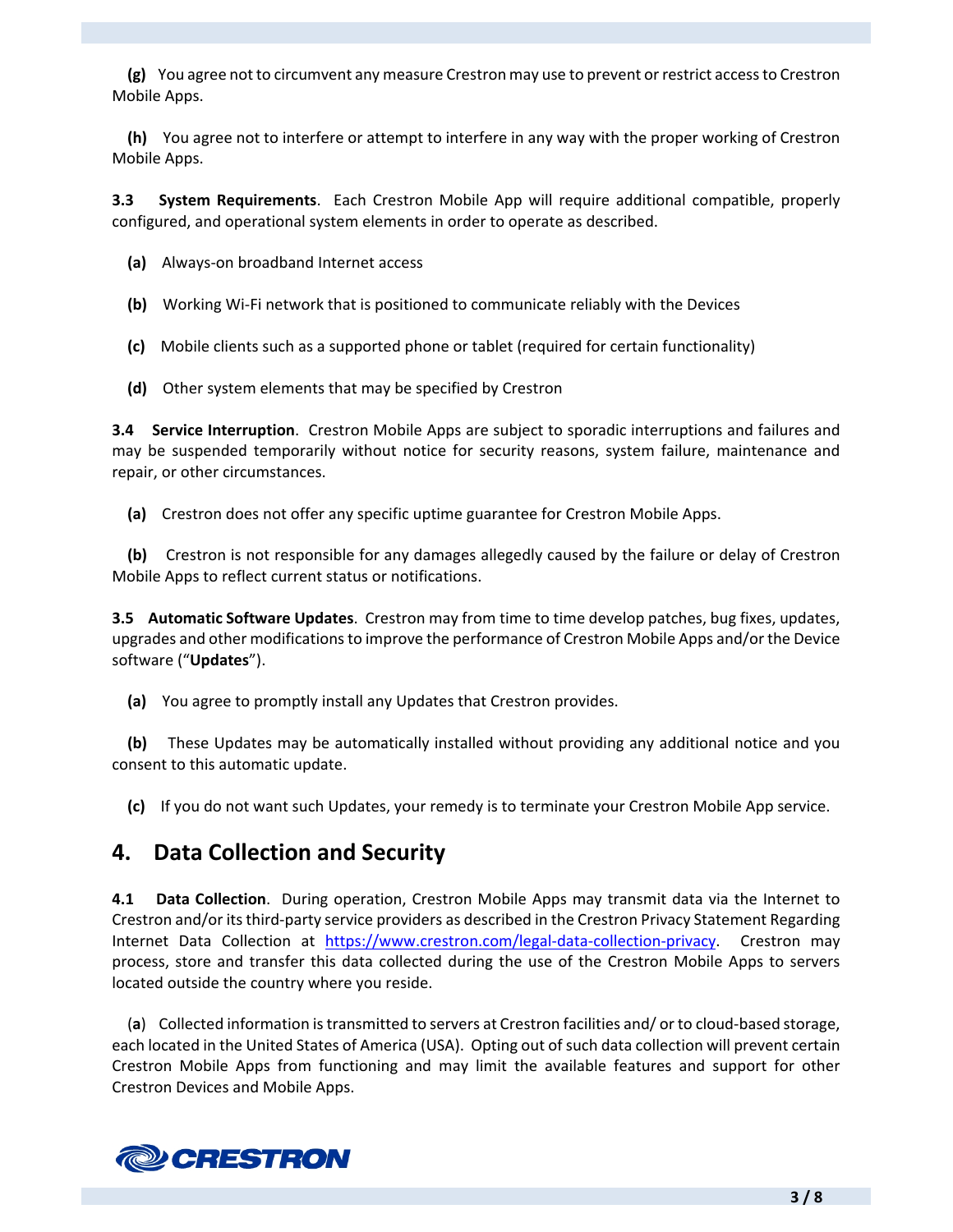**(b)** If you do not agree to such data collection, transfer, processing, and storage, your remedy is to terminate your Crestron Mobile App service.

**4.2 Security**. Crestron understands the importance of the safety and security of your information and takes precautions to protect your personal information against loss, theft, misuse and unauthorized access. Crestron has implemented safeguards to protect your personal information in accordance with industry standards.

 **(a)** Crestron regularly monitors its systems for vulnerabilities or attacks in order to protect data stored on Crestron servers or cloud‐based storage.

 **(b)** Crestron cannot guarantee that unauthorized third parties will never be able to defeat its security measures or use your personal information for improper purposes and you acknowledge that you provide your personal information to Crestron at your own risk.

### **5. Ownership**

**5.1 Intellectual Property**. All intellectual property rights, title, and interest, including copyrights, patents, trademarks, and trade secrets, in Crestron Mobile Apps are owned by Crestron.

- **(a)** Crestron reserves all rights not granted in the Agreement.
- **(b)** Crestron Mobile Apps are licensed, not sold, to you under the Agreement.

**5.2 Open Source**. Certain items of independent, third party code that are subject to the GNU General Public License ("**GPL**") or other open source licenses ("**Open Source Software**") may be included in Crestron Mobile Apps.

 **(a)** The Open Source Software is licensed under the terms of the license that accompanies such Open Source Software.

 **(b)** Nothing in the Agreement limits your rights under, or grants you rights that supersede, the terms and conditions of any applicable end user license for such Open Source Software. In particular, nothing in the Agreement restricts your right to copy, modify, and distribute such Open Source Software that is subject to the terms of the GPL.

**5.3 Ideas and Improvements**. You may choose to, or Crestron may invite you to submit comments, suggestions, or ideas about how to improve Crestron products and services, including the Crestron Mobile Apps ("**Suggestions**").

**(a)** Your submission of any Suggestions is entirely voluntary, and will not place any restriction, fiduciary duty or other obligation on Crestron.

 **(b)**  By submitting your Suggestions, you agree that Crestron may use, copy, modify, publish, or redistribute the Suggestions and their contents for any purpose and in any way without any compensation or other benefit to you.

 **(c)** Crestron does not waive any rights to use information or ideas obtained from other sources, or developed by Crestron, which are similar or related to the Suggestions.

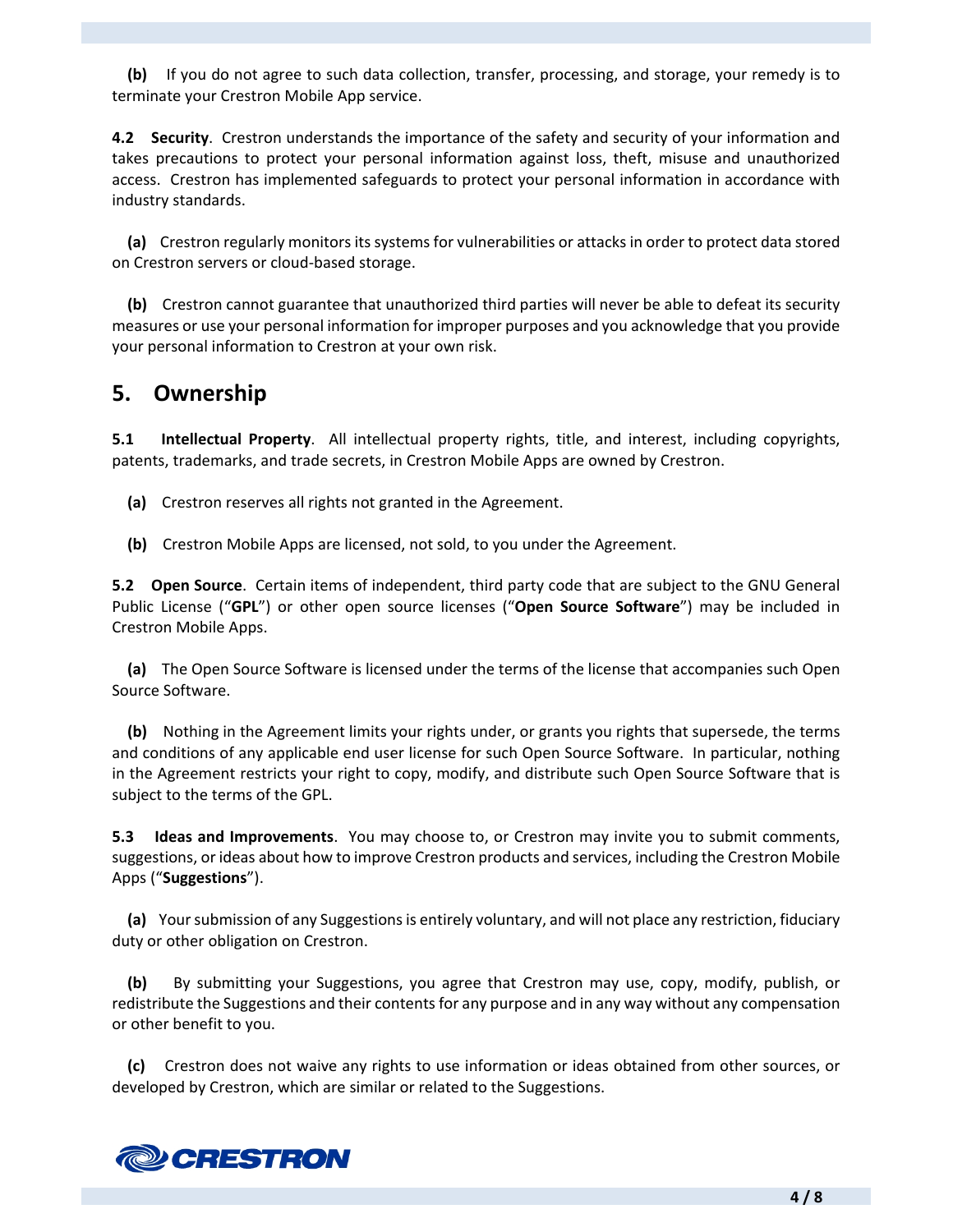# **6. Warranty and Liability Disclaimers**

**6.1 Warranty Disclaimers**. Crestron Mobile Apps are provided for your convenience, "**as is**" and "**as available**" and Crestron expressly disclaims any warranties and conditions of any kind, whether express or implied, including the warranties or conditions of merchantability, fitness for a particular purpose, accuracy, and non‐infringement.

 **(a)** Crestron makes no warranty that defects will be corrected or that the services: (**i**) will meet your requirements; (**ii**) will be compatible with your network, computers or mobile devices; (**iii**) will be available on an uninterrupted, timely, secure, or error‐free basis; or (**iv**) will be accurate or reliable.

**(b)** No advice or information, whether oral or written, obtained by you from Crestron or though the Crestron Mobile Apps shall create any warranty.

**6.2 Limitation of Liability**. To the maximum extent permitted by applicable law, in addition to the above warranty disclaimers, in no event will Crestron's total cumulative liability arising from or related to Crestron Mobile Apps, whether in contract, tort or otherwise, exceed the fees actually paid by you to Crestron or Crestron's authorized Dealer for the Crestron Mobile Apps in the prior 12 months.

 **(a)** This limitation is cumulative and will not be increased by the existence of more than one incident or claim.

 **(b)** Nothing in the Agreement and in particular within this "**Limitation of Liability**" section shall attempt to exclude liability that cannot be excluded under applicable law.

**6.3 No Consequential or Special Damages**. To the maximum extent permitted by applicable law, in no event will Crestron be liable for any consequential, exemplary, special, or incidental damages, including any damages for lost data or lost profits, arising from or relating to Crestron Mobile Apps, even if Crestron knew or should have known of the possibility of such damages.

**6.4 Disclaimer Regarding Third Parties**. Crestron is not responsible for third parties or their products and services, including your Dealer, the Third-Party Application Storefronts, third party products and services, third party sites, third party vendors, third party equipment, ISPs, and Carriers.

**6.5 Indemnity**. You agree to indemnify and hold Crestron harmless from any damages, liabilities, claims or demands (including costs and attorneys' fees) made by any third party due to or arising out of your violation of the Agreement.

 **(a)** Crestron will use reasonable efforts to notify you of any such claim, action or proceeding upon becoming aware of it.

 **(b)** Crestron reserves the right, at your expense, to assume the exclusive defense and control of any matter for which you are required to indemnify Crestron and you agree to cooperate with our defense of such claims.

 **(c)** You agree not to settle any such claim without Crestron's prior written consent.

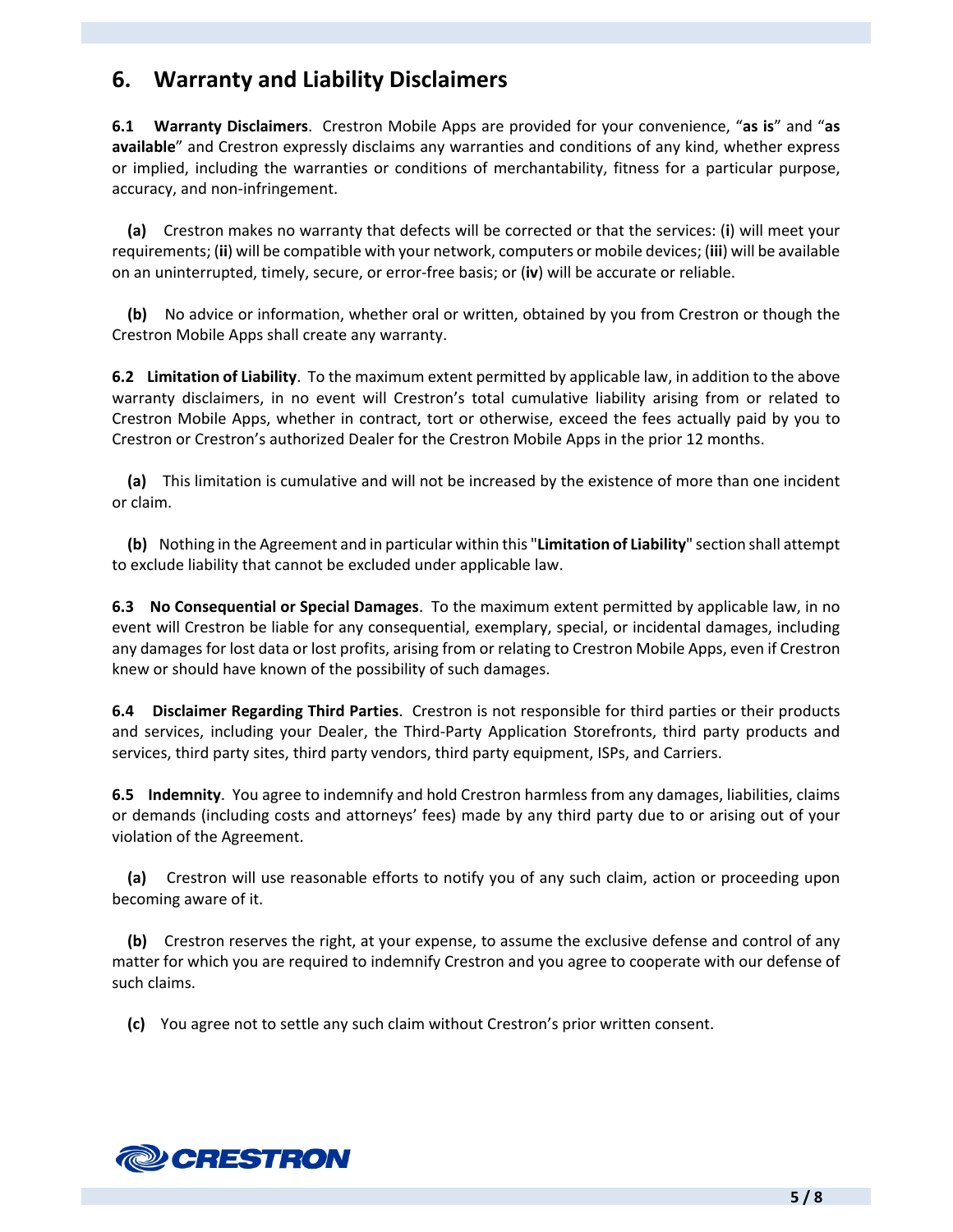# **7. Term, Termination, and Survival**

**7.1 Term.** The Agreement will remain in full force and effect so long as you continue to access or use Crestron Mobile Apps, or until terminated in accordance with the provisions of the Agreement.

 **(a)** At any time, you may terminate the Agreement, by deleting all Crestron Mobile Apps, and ceasing all use of, and access to, Crestron Mobile Apps.

 **(b)** At any time, Crestron may (i) suspend or terminate your rights to access or use Crestron Mobile Apps, or (ii) terminate the Agreement with respect to you if Crestron in good faith believes that you have used Crestron Mobile Apps in violation of the Agreement.

**7.2 Effect of Termination**. Upon termination of the Agreement, your right to use Crestron Mobile Apps will automatically terminate.

**7.3 Survival**. All provisions of this Agreement, including but not limited to, "**Governing Law**", "**Dispute Resolution**", "**Arbitration Procedures**", and "**Protection of Confidential Information and Intellectual Property Rights**", which by their nature should apply beyond its term will remain in force after any termination or expiration of this Agreement.

# **8. Governing Law and Dispute Resolution**

**8.1 Governing Law**. The Agreement is governed and construed in accordance with the laws of New York, United States, applicable to contracts made and to be wholly performed within such state, without giving effect to any conflict of laws provisions thereof.

**8.2 Dispute Resolution**. If a dispute arises between you and Crestron regarding the Agreement, or your use of Crestron Mobile Apps, you will notify Crestron of the dispute, and you and Crestron will make a good faith effort to resolve the dispute amicably.

 **(a)** If your claim or dispute cannot be resolved within 60 days after you present the claim or dispute to Crestron, you may request arbitration. Crestron may request arbitration against you at any time after it has notified you of a claim or dispute.

 **(b)**  You and Crestron agree, subject to **section 8.4** (Protection of Confidential Information and Intellectual Property Rights), to submit any claim, dispute, action, cause of action, issue, or request for relief arising out of or relating to the Agreement or your use of Crestron Mobile Apps (whether based in contract, tort, statute, fraud, misrepresentation or any other legal theory) to binding arbitration rather than by filing any lawsuit.

**8.3 Arbitration Procedures**. The arbitration of any dispute or claim shall be conducted in accordance with the International Institute for Conflict Prevention and Resolution Rules for Non-Administered Arbitration as modified by the Agreement.

- **(a)** The place of any arbitration will be New York, NY, USA, and arbitration will be conducted in English.
- **(b)** The arbitrator may not award relief in excess of or contrary to what the Agreement provides.

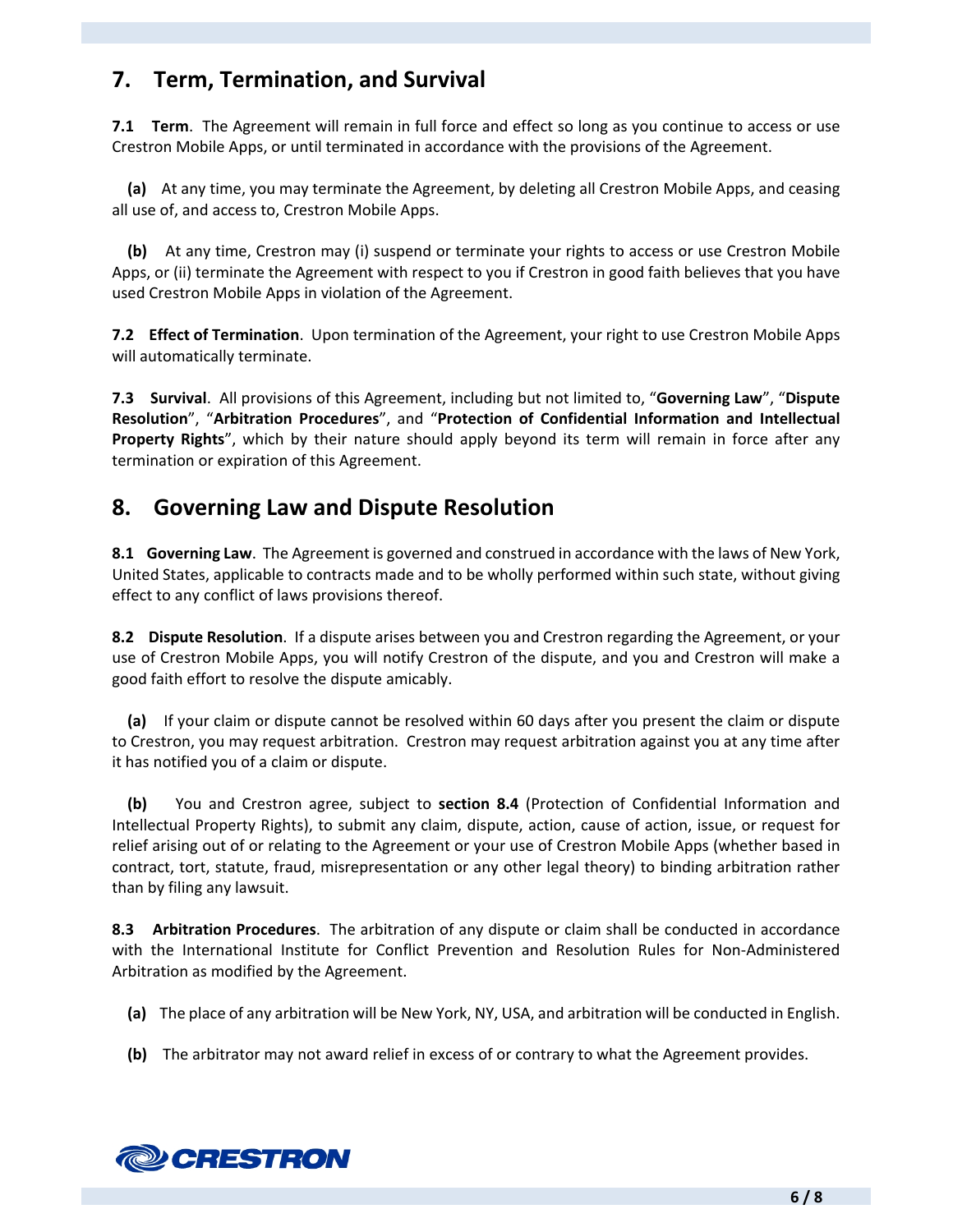**(c)** The arbitration shall be governed by the Federal Arbitration Act (Title 9 of the United States Code), and judgment on any arbitration award may be entered in any court having proper jurisdiction.

 **(d)**  All administrative fees and expenses of arbitration will be divided equally between you and Crestron.

 **(e)**  Each party will bear the expense of its own counsel, experts, witnesses and preparation and presentation of evidence at the arbitration hearing.

**8.4 Protection of Confidential Information and Intellectual Property Rights**. Notwithstanding the foregoing, Crestron may seek injunctive or other equitable relief in any court of competent jurisdiction to protect its confidential information and intellectual property rights or to prevent loss of data or damage to its servers.

### **9. General Terms**

**9.1 Entire Agreement/Severability**. The Agreement constitutes the entire agreement between you and Crestron regarding the use of Crestron Mobile Apps.

 **(a)** The section titles in the Agreement are for convenience only and have no legal or contractual effect.

 **(b)** If any provision of the Agreement is, for any reason, held to be invalid or unenforceable, the other provisions of the Agreement will be unimpaired and the invalid or unenforceable provision will be deemed modified so that it is valid and enforceable to the maximum extent permitted by law.

 **(c)** Any failure by Crestron to exercise or enforce any right or provision of the Agreement shall not operate as a waiver of such right or provision.

**9.2 Notifications**. Crestron may provide notifications to you asrequired by law or for marketing or other purposes via (at its option) email to the primary email associated with your account, hard copy, or posting of such notice on the Crestron website.

 **(a)** Crestron is not responsible for any automatic filtering you or your network provider may apply to email notifications.

**9.3 Changes to the Agreement**. Crestron reserves the right to make changes to the Agreement and you agree to be bound by the terms of the most recent version of this Agreement when you use Crestron Mobile Apps.

 **(a)**  Continued use of Crestron Mobile Apps following notice of such changes shall indicate your acknowledgment of such changes and agreement to be bound by such changes to the terms and conditions of the Agreement.

**9.4 Assignment**. The Agreement and any associated rights or obligations, may not be assigned or otherwise transferred by you without Crestron's prior written consent. The Agreement may be assigned by Crestron without restriction.

 **(a)** The Agreement is binding upon any permitted assignee.